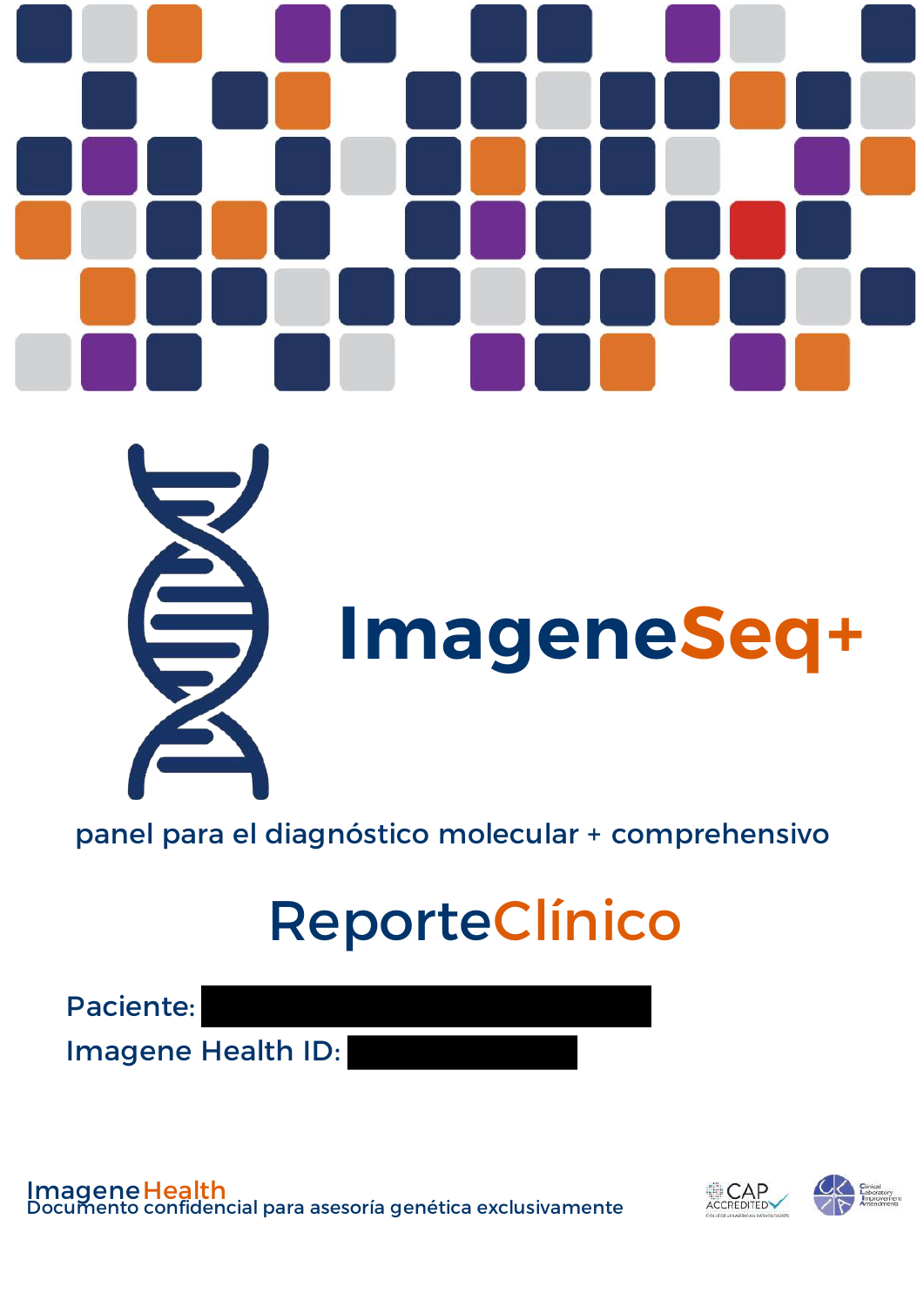

### Hallazgos Clínicamente Relevantes

#### Variantes con Nivel de Evidencia 1

| Symbol | <b>Cancer Type</b>                    |                    | <b>Targeted Drugs Clinical Significance Evidence Level</b> |    |
|--------|---------------------------------------|--------------------|------------------------------------------------------------|----|
|        | <b>FGFR3-TACC</b> Carcinoma Urotelial | <b>Erdafitinib</b> | <b>Terapéutico</b>                                         | 1A |

#### Variantes con Nivel de Evidencia 2

| Symbol      | <b>Cancer Type</b>                  |                    | <b>Targeted Drugs Clinical Significance Evidence Level</b> |           |
|-------------|-------------------------------------|--------------------|------------------------------------------------------------|-----------|
| FGFR3-      | Glioblastoma Multiforme Erdafitinib |                    | <b>Sensible</b>                                            | <b>2D</b> |
| <b>TACC</b> | Carcinoma adrenal                   | <b>Erdafitinib</b> | <b>Sensible</b>                                            | <b>2D</b> |

#### Perfil molecular para inmunoterapia

| TMB                                                                                                                                     | <b>MS</b>     | <b>MMR</b>       |
|-----------------------------------------------------------------------------------------------------------------------------------------|---------------|------------------|
| 10 mutations/Mb                                                                                                                         | <b>Stable</b> | <b>Eficiente</b> |
| Defined low TMB as $\leq$ 5,<br>intermediate TMB >5 and <20.<br>high TMB as $\geq$ 20 and <50, and<br>very high TMB as ≥50 mutations/Mb | 0.1379        |                  |

#### Resumen del Reporte ImageneSeq+

Los estudios clínicos disponibles en pacientes con GBM de genotipo similar, demuestran disminución de la progresión tumoral, aún después de haber fallado a tratamiento con temozolomide. Esta respuesta también se ha confirmado en otros tumores como carcinomas uroteliales con fusiones FGFR3-TACC, indicando la posibilidad de beneficio terapéutico con erdafitinib en el paciente. alelos normales de IDH1 y IDH2. Como las mutaciones en IDH1/2 se observan en gliomas de bajo grado, este resultado apoya a nivel molecular la observación de un alto grado de anaplasia celular que se observó histológicamente.En conjunto, el patrón genético descrito es concluyente con un diagnostico molecular de glioblastoma multiforme tipo RTKII, según la clasificación WHO-2016. La mutación en PTEN confiere mal pronóstico en GBM-RTKII.

ImageneHealth Documento confidencial para asesoría genética exclusivamente

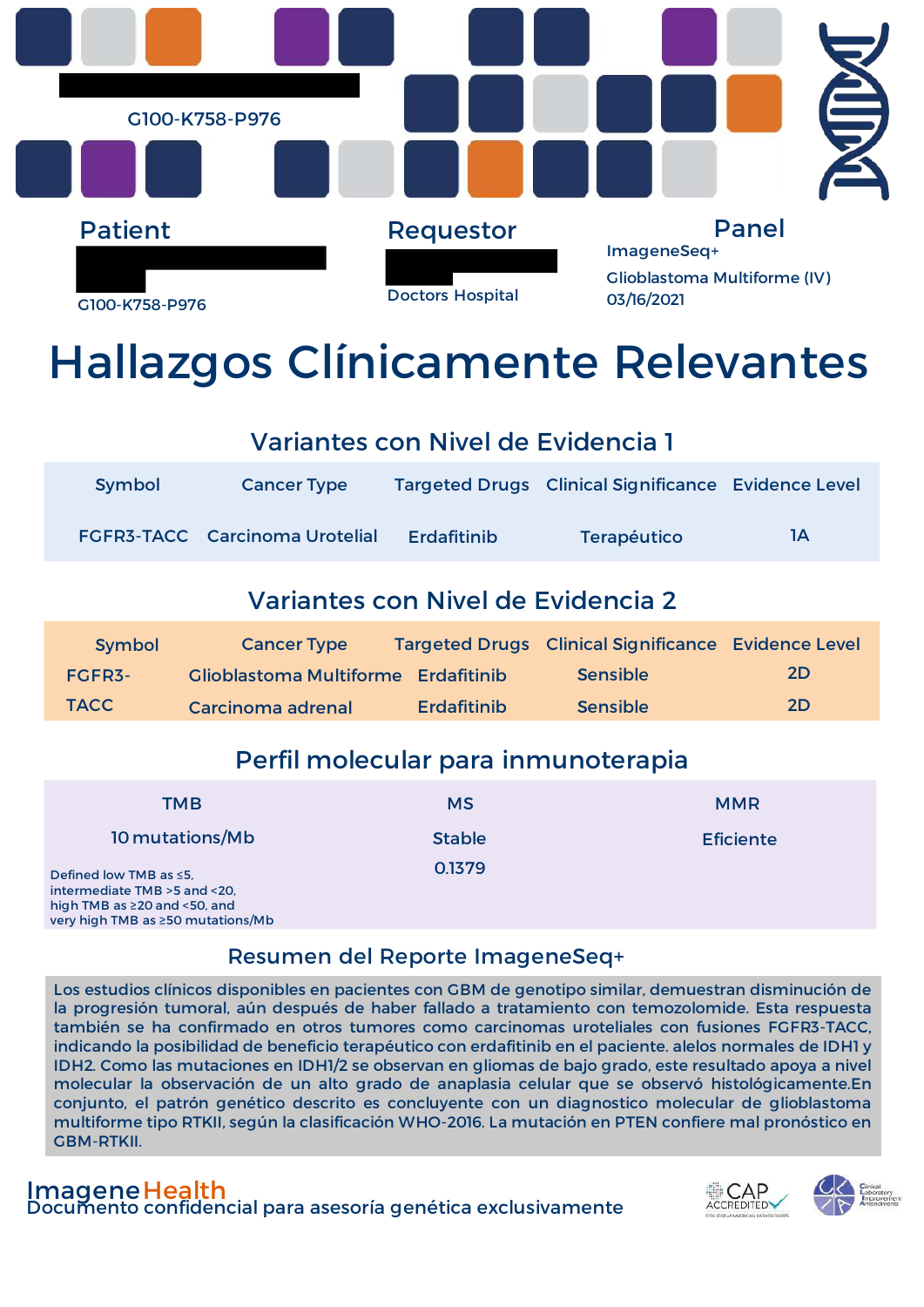#### MUTACIONES TIPO III:

# **NON**

#### Variantes de significado clínico incierto

| <b>GENE</b>       | <b>VARIATION</b>                        | <b>VARIATION TYPE</b>                                                 | <b>FREQUENCY</b> | <b>SIFT</b> | <b>POLYPHEN2</b> | <b>FUNCTIONAL</b><br><b>IMPLICATION</b> |
|-------------------|-----------------------------------------|-----------------------------------------------------------------------|------------------|-------------|------------------|-----------------------------------------|
| FGFR3             | c.-102-3T>C                             | splice region vari<br>ant intron variant                              | 100.0%           | <b>NA</b>   | <b>NA</b>        | Uncertain                               |
| MT-CYB            | p.T7I/c.20C>T                           | missense variant                                                      | 100.0%           | <b>NA</b>   | <b>NA</b>        | Uncertain                               |
| <b>WRN</b>        | c.1982-5delT                            | splice region vari<br>ant intron variant                              | 98.72%           | <b>NA</b>   | <b>NA</b>        | Benign                                  |
| RECQL4            | c.2295+1delC                            | splice_acceptor_vari<br>ant<br>splice donor variant<br>intron variant | 96.82%           | <b>NA</b>   | ΝA               | Uncertain                               |
| KMT2B             | p.R1021fs/c.3059dupG                    | frameshift variant<br>splice region vari<br>ant                       | 94.6%            | <b>NA</b>   | <b>NA</b>        | Uncertain                               |
| RECQL4            | p.R766G/c.2296C>G                       | missense variant<br>splice region vari<br>ant                         | 79.78%           | <b>NA</b>   | <b>NA</b>        | Uncertain                               |
| KMT2B             | p.R855Q/c.2564G>A                       | missense variant                                                      | 57.74%           | Τ           | P                | Uncertain                               |
| ABCC3             | p.T809M/c.2426C>T                       | missense_variant                                                      | 56.22%           | D           | D                | Uncertain                               |
| GLI <sub>2</sub>  | p.Q1176H/c.3528G>T                      | missense_variant                                                      | 55.29%           | <b>NA</b>   | D                | Benign                                  |
| <b>LRP1B</b>      | c.12805+4A>C                            | splice region vari<br>ant intron variant                              | 52.7%            | <b>NA</b>   | ΝA               | Uncertain                               |
| CDK9              | c.617-7G>A                              | splice region vari<br>ant intron variant                              | 50.49%           | <b>NA</b>   | NA               | Uncertain                               |
| <b>ASXL1</b>      | p.K838R/c.2513A>G                       | missense_variant                                                      | 49.88%           | т           | P                | Benign                                  |
| <b>CYPIA1</b>     | p.T394R/c.1181C>G                       | missense variant                                                      | 48.79%           | D           | D                | Uncertain                               |
| <b>NBN</b>        | p.D469Y/c.1405G>T                       | missense_variant                                                      | 48.03%           | D           | D                | Uncertain                               |
| DYNC2H1           | p.G2577*/c.7729G>T                      | stop_gained                                                           | 47.37%           | т           | <b>NA</b>        | Uncertain                               |
| MSH3              | p.A61_P63dup/c.181_18<br>9dupGCAGCG CCC | inframe insertion                                                     | 44.88%           | <b>NA</b>   | <b>NA</b>        | Uncertain                               |
| <b>SPTA1</b>      | p.A957V/c.2870C>T                       | missense_variant                                                      | 41.57%           | т           | P                | Benign                                  |
| STAG2             | c.1018-3delT                            | splice_region_vari<br>ant intron variant                              | 40.0%            | <b>NA</b>   | <b>NA</b>        | Uncertain                               |
| NOTCH4            | p.L16dup/<br>c.45_47dupG CT             | disruptive_inframe_i<br>nse rtion                                     | 33.81%           | <b>NA</b>   | ΝA               | Uncertain                               |
| AR                | p.Q80dup/<br>c.237_239du pGCA           | disruptive inframe i<br>nse rtion                                     | 28.39%           | <b>NA</b>   | <b>NA</b>        | Uncertain                               |
| SLIT <sub>2</sub> | p.R424W/c.1270C>T                       | missense_variant                                                      | 27.36%           | D           | D                | Uncertain                               |
| <b>ZNF703</b>     | p.A513_A514dup/c.1537<br>1542dupGCC GCC | inframe insertion                                                     | 25.63%           | <b>NA</b>   | ΝA               | Uncertain                               |
| CSMD1             | p.W1094*/c.3281G>A                      | stop gained                                                           | 24.45%           | Τ           | NA               | Uncertain                               |
| KDM5A             | c.2151-4G>T                             | splice_region_vari<br>ant intron variant                              | 20.1%            | <b>NA</b>   | ΝA               | Uncertain                               |
| PRSS1             | p.F73L/c.219T>A                         | missense variant                                                      | 17.2%            | т           | ΝA               | Uncertain                               |
| <b>FGFR1</b>      | p.N537H/c.1609A>C                       | missense_variant                                                      | 16.88%           | D           | D                | Uncertain                               |
| STAG2             | c.2097-5delT                            | splice_region_vari<br>ant intron variant                              | 15.7%            | <b>NA</b>   | ΝA               | Uncertain                               |



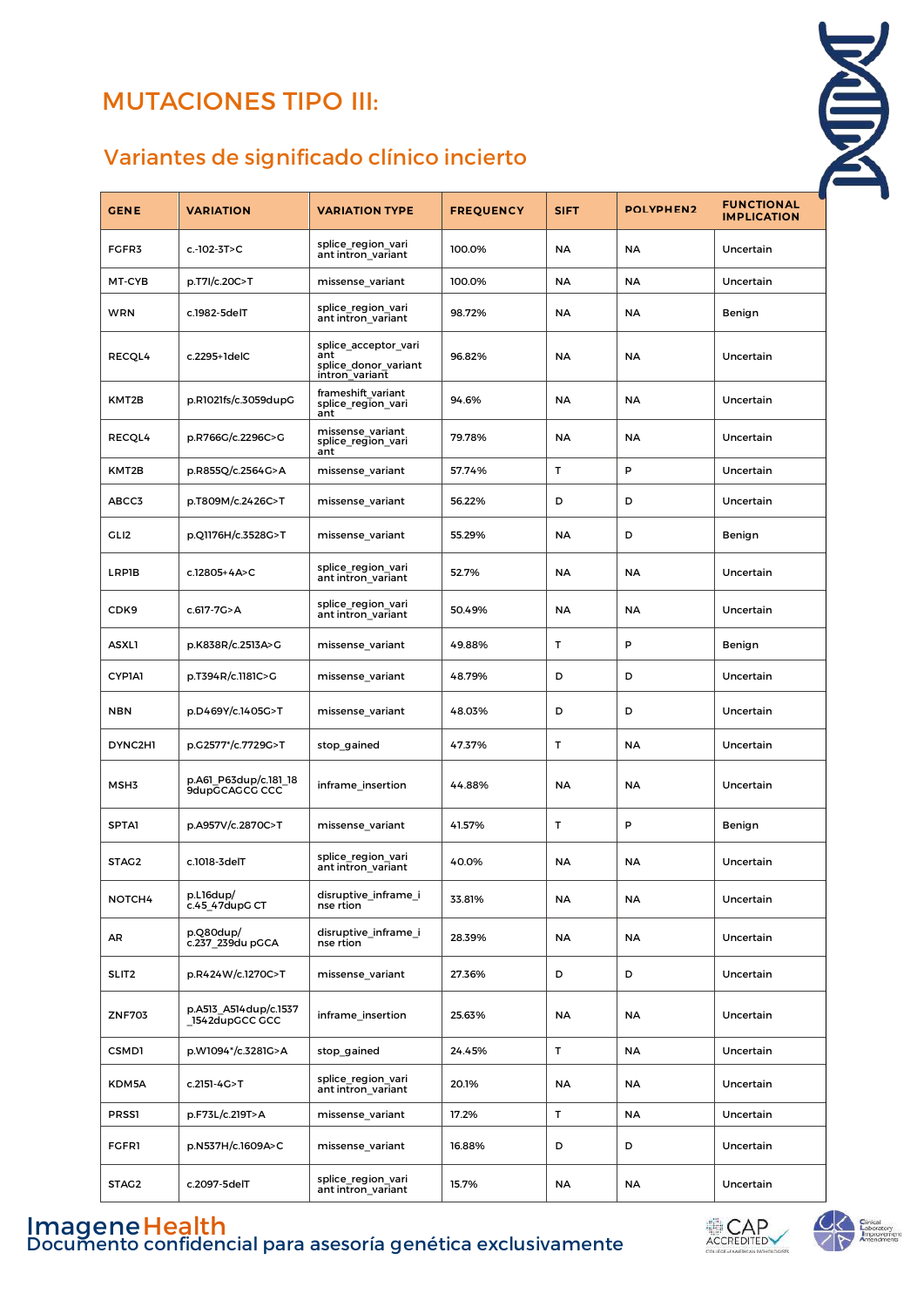| NPM1              | c.847-5delT                  | splice_region_variant<br>intron variant     | 13.49% | <b>NA</b>   | <b>NA</b> | Uncertain | NIIM |
|-------------------|------------------------------|---------------------------------------------|--------|-------------|-----------|-----------|------|
| <b>ATM</b>        | c.1236-3dupT                 | splice acceptor variant<br>intron variant   | 10.73% | <b>NA</b>   | <b>NA</b> | Benign    |      |
| <b>ATM</b>        | c.2922-8delT                 | splice region variant<br>intron_variant     | 10.47% | NA          | NA        | Benign    |      |
| <b>MPL</b>        | p.I185R/c.554T>G             | missense_variant                            | 10.2%  | D           | P         | Uncertain |      |
| PRSS3             | p.G208G/c.624T>C             | splice_region_variant<br>synonymous variant | 9.79%  | <b>NA</b>   | <b>NA</b> | Uncertain |      |
| STAG2             | c.2097-6_2097-5delTT         | splice region variant<br>intron variant     | 9.09%  | <b>NA</b>   | NA        | Uncertain |      |
| KDM6A             | c.2724-5delT                 | splice_region_variant<br>intron_variant     | 8.85%  | <b>NA</b>   | <b>NA</b> | Uncertain |      |
| <b>CIC</b>        | p.K1375Q/c.4123A>C           | missense variant                            | 8.55%  | D           | D         | Uncertain |      |
| SOX9              | p.K242Q/c.724A>C             | missense variant                            | 8.17%  | D           | D         | Uncertain |      |
| FOXP1             | c.*56delA                    | splice_region_variant                       | 8.16%  | <b>NA</b>   | <b>NA</b> | Uncertain |      |
| MSH <sub>2</sub>  | $c.212-4dupT$                | splice region variant<br>intron variant     | 7.87%  | NA          | NA        | Benign    |      |
| STAG <sub>2</sub> | c.2359-7delT                 | splice_region_variant<br>intron variant     | 7.83%  | <b>NA</b>   | NA        | Uncertain |      |
| <b>GPR124</b>     | c.2747+8C>G                  | splice region variant<br>intron variant     | 7.63%  | <b>NA</b>   | <b>NA</b> | Uncertain |      |
| FGFR4             | p.R401P/c.1202G>C            | missense_variant                            | 7.47%  | $\mathsf T$ | D         | Uncertain |      |
| ATM               | c.497-4delT                  | splice_region_variant<br>intron variant     | 7.27%  | NA          | NA        | Benign    |      |
| <b>SPEN</b>       | c.1750-5dupT                 | splice region variant<br>intron_variant     | 5.97%  | NA          | NA        | Benign    |      |
| <b>MET</b>        | c.2638-9dupT                 | splice region variant<br>intron variant     | 5.9%   | <b>NA</b>   | <b>NA</b> | Uncertain |      |
| BRD4              | p.E411A/c.1232A>C            | missense_variant                            | 5.73%  | D           | P         | Uncertain |      |
| RHBDF2            | p.C608W/c.1824T>G            | missense_variant                            | 5.66%  | D           | D         | Uncertain |      |
| KMT2D             | p.T4629P/c.13885A>C          | missense_variant                            | 5.56%  | D           | D         | Uncertain |      |
| NF <sub>1</sub>   | c.3198-4delT                 | splice_region_variant<br>intron variant     | 5.0%   | NA          | <b>NA</b> | Benign    |      |
| ATM               | c.1236-3delT                 | splice_region_variant<br>intron variant     | 4.88%  | NA          | <b>NA</b> | Benign    |      |
| POLD1             | c.1776-5delT                 | splice_region_variant<br>intron_variant     | 4.8%   | NA          | <b>NA</b> | Uncertain |      |
| DYNC2H1           | c.3574-8delT                 | splice region variant<br>intron_variant     | 4.75%  | NA          | <b>NA</b> | Benign    |      |
| RB1               | c.1422-8delT                 | splice_region_variant<br>intron_variant     | 4.68%  | NA          | <b>NA</b> | Benign    |      |
| MSH <sub>6</sub>  | c.3557-4dupT                 | splice_region_variant<br>intron_variant     | 4.55%  | <b>NA</b>   | <b>NA</b> | Benign    |      |
| RECQL4            | c.2463+8delC                 | splice region variant<br>intron_variant     | 4.45%  | <b>NA</b>   | <b>NA</b> | Uncertain |      |
| U2AF1             | p.G219V/c.656G>T             | missense_variant                            | 4.45%  | $\mathsf T$ | D         | Uncertain |      |
| IRF <sub>2</sub>  | c.88-3C>T                    | splice_region_variant<br>intron_variant     | 4.44%  | NA          | <b>NA</b> | Uncertain |      |
| TSC <sub>1</sub>  | c.2626-3C>T                  | splice_region_variant<br>intron_variant     | 4.44%  | <b>NA</b>   | <b>NA</b> | Uncertain |      |
| CYP2D6            | p.Y355C/c.1064A>G            | missense_variant                            | 4.38%  | D           | D         | Uncertain |      |
| MSH <sub>6</sub>  | c.3557-4delT                 | splice_region_variant<br>intron_variant     | 4.2%   | NA          | <b>NA</b> | Benign    |      |
| HDAC2             | p.S75del/c.221_223delG<br>CA | inframe_deletion                            | 4.16%  | NA          | <b>NA</b> | Uncertain |      |

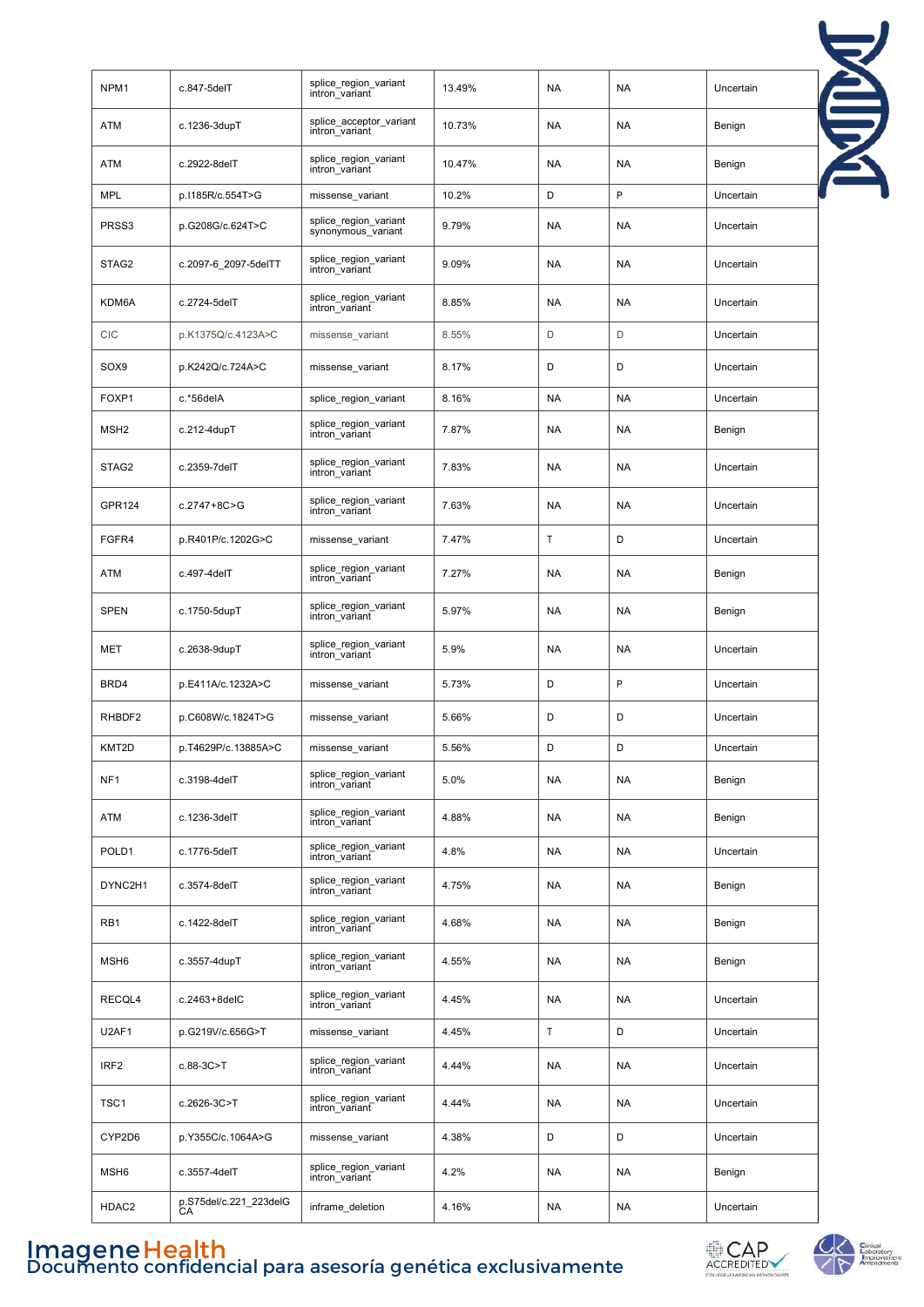| MSH <sub>2</sub>   | c.212-4delT                      | splice region variant<br>intron variant   | 4.12% | <b>NA</b>    | <b>NA</b> | Benign        |
|--------------------|----------------------------------|-------------------------------------------|-------|--------------|-----------|---------------|
| KMT2C              | c.7443-5A>T                      | splice region variant<br>intron_variant   | 4.04% | <b>NA</b>    | <b>NA</b> | Uncertain     |
| NPM <sub>1</sub>   | c.139-9dupT                      | splice region variant<br>intron variant   | 4.0%  | <b>NA</b>    | <b>NA</b> | Uncertain     |
| LRRK <sub>2</sub>  | c.6844-8dupT                     | splice region variant<br>intron variant   | 3.98% | <b>NA</b>    | NA        | Uncertain     |
| PMS <sub>2</sub>   | c.706-3C>T                       | splice_region_variant<br>intron variant   | 3.94% | <b>NA</b>    | NA        | Uncertain     |
| <b>BRAF</b>        | c.2128-5dupT                     | splice region variant<br>intron variant   | 3.91% | NA           | NA        | Conflicting   |
| ERBB <sub>2</sub>  | c.1022-7T>A                      | splice region variant<br>intron variant   | 3.78% | <b>NA</b>    | <b>NA</b> | Likely benign |
| IRF <sub>2</sub>   | $c.88-4$ del $T$                 | splice_region_variant<br>intron variant   | 3.66% | <b>NA</b>    | NA        | Uncertain     |
| FLT3               | c.1419-4dupT                     | splice_region_variant<br>intron_variant   | 3.51% | <b>NA</b>    | NA        | Uncertain     |
| PBRM1              | c.996-4G>T                       | splice_region_variant<br>intron_variant   | 3.42% | <b>NA</b>    | <b>NA</b> | Uncertain     |
| CNTNAP2            | c.551-8delT                      | splice_region_variant<br>intron_variant   | 3.42% | NA           | <b>NA</b> | Uncertain     |
| ABCC6              | c.1636-2A>C                      | splice acceptor variant<br>intron variant | 3.4%  | <b>NA</b>    | <b>NA</b> | Uncertain     |
| CDC42              | $c.231 + 6T > C$                 | splice_region_variant<br>intron variant   | 3.22% | NA           | <b>NA</b> | Uncertain     |
| <b>SPEN</b>        | p.M2539L/c.7615A>C               | missense_variant                          | 3.13% | $\mathsf T$  | D         | Uncertain     |
| PRSS1              | c.242+4A>G                       | splice_region_variant<br>intron variant   | 3.13% | <b>NA</b>    | <b>NA</b> | Uncertain     |
| MAP3K1             | p.T949del/c.2845 2847d<br>elACA  | inframe_deletion                          | 3.06% | <b>NA</b>    | <b>NA</b> | Benign        |
| PIK3R2             | c.1809-7A>C                      | splice region variant<br>intron_variant   | 3.05% | <b>NA</b>    | <b>NA</b> | Uncertain     |
| FLT1               | c.1437-6delT                     | splice_region_variant<br>intron variant   | 3.02% | <b>NA</b>    | <b>NA</b> | Uncertain     |
| C1orf147           | p.Q61H/c.183A>C                  | missense variant                          | 3.0%  | D            | <b>NA</b> | Uncertain     |
| <b>IKBKE</b>       | c.1836-5T>G                      | splice_region_variant<br>intron_variant   | 3.0%  | D            | NA        | Uncertain     |
| <b>SPEN</b>        | c.1750-5delT                     | splice region variant<br>intron variant   | 2.99% | <b>NA</b>    | NA        | Uncertain     |
| SOX10              | p.T240P/c.718A>C                 | missense variant                          | 2.95% | D            | D         | Uncertain     |
| <b>GNAQ</b>        | c.736-4C>T                       | splice_region_variant<br>intron_variant   | 2.86% | <b>NA</b>    | <b>NA</b> | Uncertain     |
| <b>FLCN</b>        | p.H92P/c.275A>C                  | missense variant                          | 2.86% | $\mathsf{T}$ | D         | Uncertain     |
| ATM                | c.2922-8dupT                     | splice_region_variant<br>intron variant   | 2.82% | <b>NA</b>    | NA        | Likely benign |
| MED <sub>12</sub>  | p.Q2089del/c.6265 626<br>7delCAG | inframe_deletion                          | 2.8%  | <b>NA</b>    | NA        | Uncertain     |
| RUNX2              | p.G66fs/c.195dupA                | frameshift variant                        | 2.72% | <b>NA</b>    | <b>NA</b> | Uncertain     |
| BUB3               | p.N265K/c.795C>A                 | missense_variant                          | 2.66% | $\mathsf{T}$ | D         | Uncertain     |
| SLX4               | p.L1714W/c.5141T>G               | missense_variant                          | 2.65% | $\sf T$      | D         | Uncertain     |
| MEF2B              | p.L276V/c.826T>G                 | missense_variant                          | 2.65% | $\mathsf{T}$ | P         | Uncertain     |
| FANCD <sub>2</sub> | c.378-5delT                      | splice_region_variant<br>intron_variant   | 2.63% | <b>NA</b>    | <b>NA</b> | Benign        |
| CNTNAP1            | c.3475-4T>A                      | splice region variant<br>intron variant   | 2.63% | <b>NA</b>    | NA        | Uncertain     |
| ATR                | p.I2065L/c.6193A>C               | missense_variant                          | 2.62% | $\mathsf T$  | P         | Uncertain     |



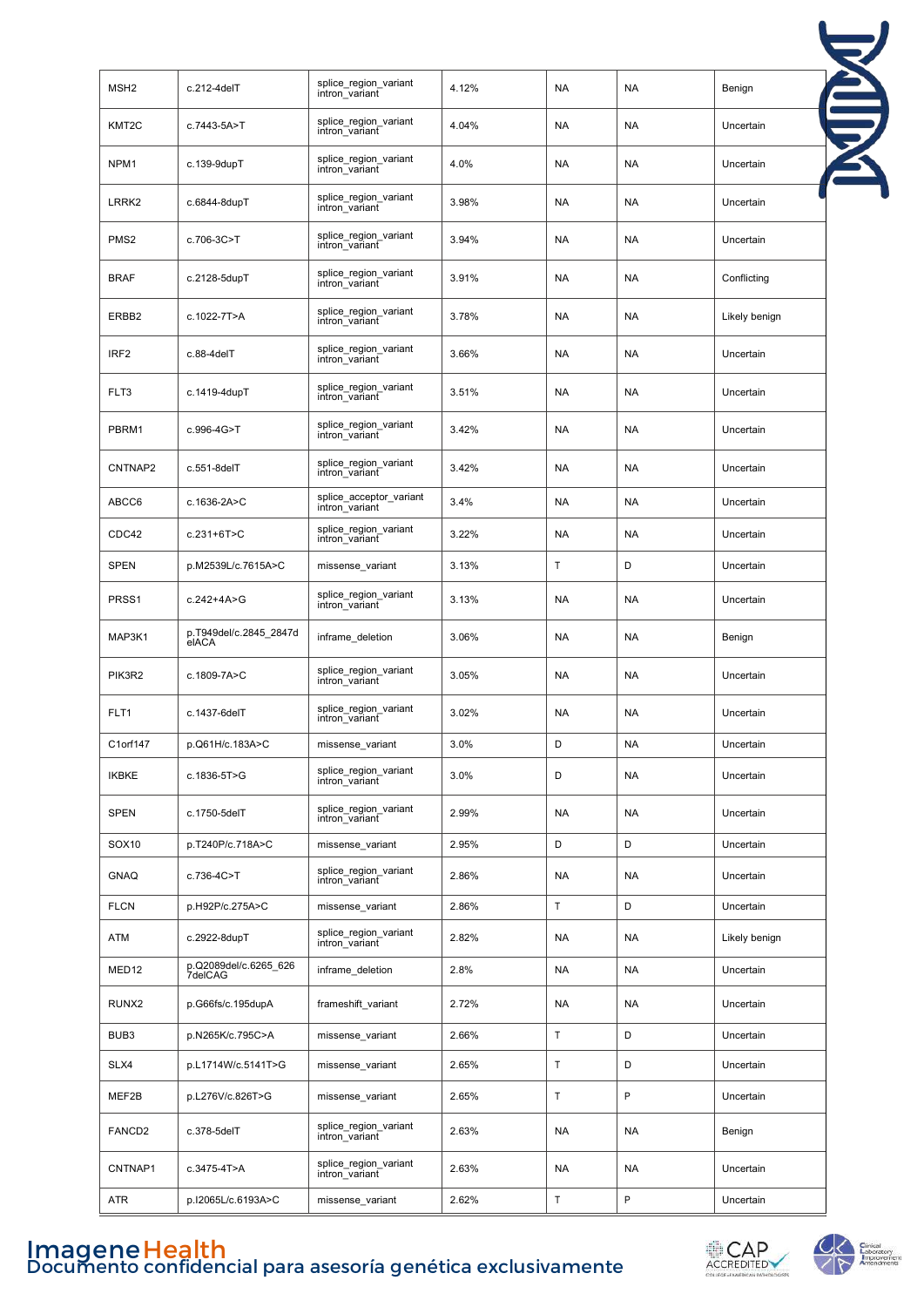

| <b>SUFU</b>        | p.Y99D/c.295T>G                  | missense_variant                                                  | 2.62% | D            | D         | Uncertain         |
|--------------------|----------------------------------|-------------------------------------------------------------------|-------|--------------|-----------|-------------------|
| ARID1A             | p.Q1334del/c.3999_400<br>1delGCA | disruptive_inframe_dele<br>tion                                   | 2.49% | <b>NA</b>    | <b>NA</b> | Uncertain         |
| ABL <sub>1</sub>   | p.K628del/c.1883_1885<br>delAGA  | disruptive_inframe_dele<br>tion                                   | 2.4%  | ΝA           | <b>NA</b> | Uncertain         |
| CHD <sub>2</sub>   | $c.3734$ dupA                    | splice_donor_variant<br>intron variant                            | 2.39% | NA           | <b>NA</b> | Uncertain         |
| <b>PRKDC</b>       | c.3729+1T>C                      | splice_acceptor_variant<br>splice donor variant<br>intron variant | 2.37% | ΝA           | <b>NA</b> | Uncertain         |
| ATR                | p.I774fs/c.2320dupA              | frameshift_variant                                                | 2.36% | NA           | <b>NA</b> | Likely pathogenic |
| PTK <sub>2</sub>   | p.I1042L/c.3124A>C               | missense_variant                                                  | 2.36% | D            | D         | Uncertain         |
| CHD4               | p.K306T/c.917A>C                 | missense_variant                                                  | 2.34% | D            | D         | Uncertain         |
| SOX9               | p.D244H/c.730G>C                 | missense_variant                                                  | 2.34% | D            | D         | Uncertain         |
| NOTCH <sub>3</sub> | p.N247H/c.739A>C                 | missense_variant                                                  | 2.31% | D            | D         | Uncertain         |
| BRD4               | p.S42R/c.124A>C                  | missense_variant                                                  | 2.3%  | $\mathsf{T}$ | D         | Uncertain         |
| SOX9               | p.P238fs/c.710dupC               | frameshift_variant                                                | 2.29% | NA           | <b>NA</b> | Uncertain         |
| MMP9               | p.T470P/c.1408A>C                | missense_variant                                                  | 2.24% | D            | D         | Uncertain         |
| JAK2               | c.1777-7dupT                     | splice_region_variant<br>intron variant                           | 2.22% | ΝA           | <b>NA</b> | Uncertain         |
| TUBD1              | c.1260-7C>T                      | splice_region_variant<br>intron variant                           | 2.21% | ΝA           | <b>NA</b> | Uncertain         |
| SMARCA4            | p.F806V/c.2416T>G                | missense_variant                                                  | 2.21% | D            | P         | Uncertain         |
| PMS <sub>2</sub>   | $c.706-3$ del $C$                | splice_region_variant<br>intron_variant                           | 2.16% | ΝA           | <b>NA</b> | Uncertain         |
| <b>WRN</b>         | $c.840-3$ del $T$                | splice_region_variant<br>intron variant                           | 2.15% | ΝA           | NA        | Uncertain         |
| BUB <sub>3</sub>   | $c.266-9dupT$                    | splice_region_variant<br>intron variant                           | 2.14% | NA           | <b>NA</b> | Uncertain         |
| AKT1               | $c.567 + 8C > G$                 | splice region variant<br>intron variant                           | 2.1%  | NA           | <b>NA</b> | Uncertain         |
| ABCB1              | p.Y1087D/c.3259T>G               | missense variant                                                  | 2.09% | D            | D         | Uncertain         |
| JAK2               | c.1777-7delT                     | splice region variant<br>intron variant                           | 2.07% | NA           | <b>NA</b> | Uncertain         |
| CHEK1              | p.T242fs/c.724dupA               | frameshift variant                                                | 2.06% | NA           | <b>NA</b> | Uncertain         |
| PRRT <sub>2</sub>  | p.R217fs/c.649delC               | frameshift_variant                                                | 2.06% | NA           | NA        | Uncertain         |
| KDM5A              | $c.871 - 6$ dup $T$              | splice_region_variant<br>intron variant                           | 2.04% | NA           | <b>NA</b> | Uncertain         |
| POLD <sub>1</sub>  | c.1384-3T>A                      | splice region variant<br>intron variant                           | 2.03% | NA           | NA        | Uncertain         |





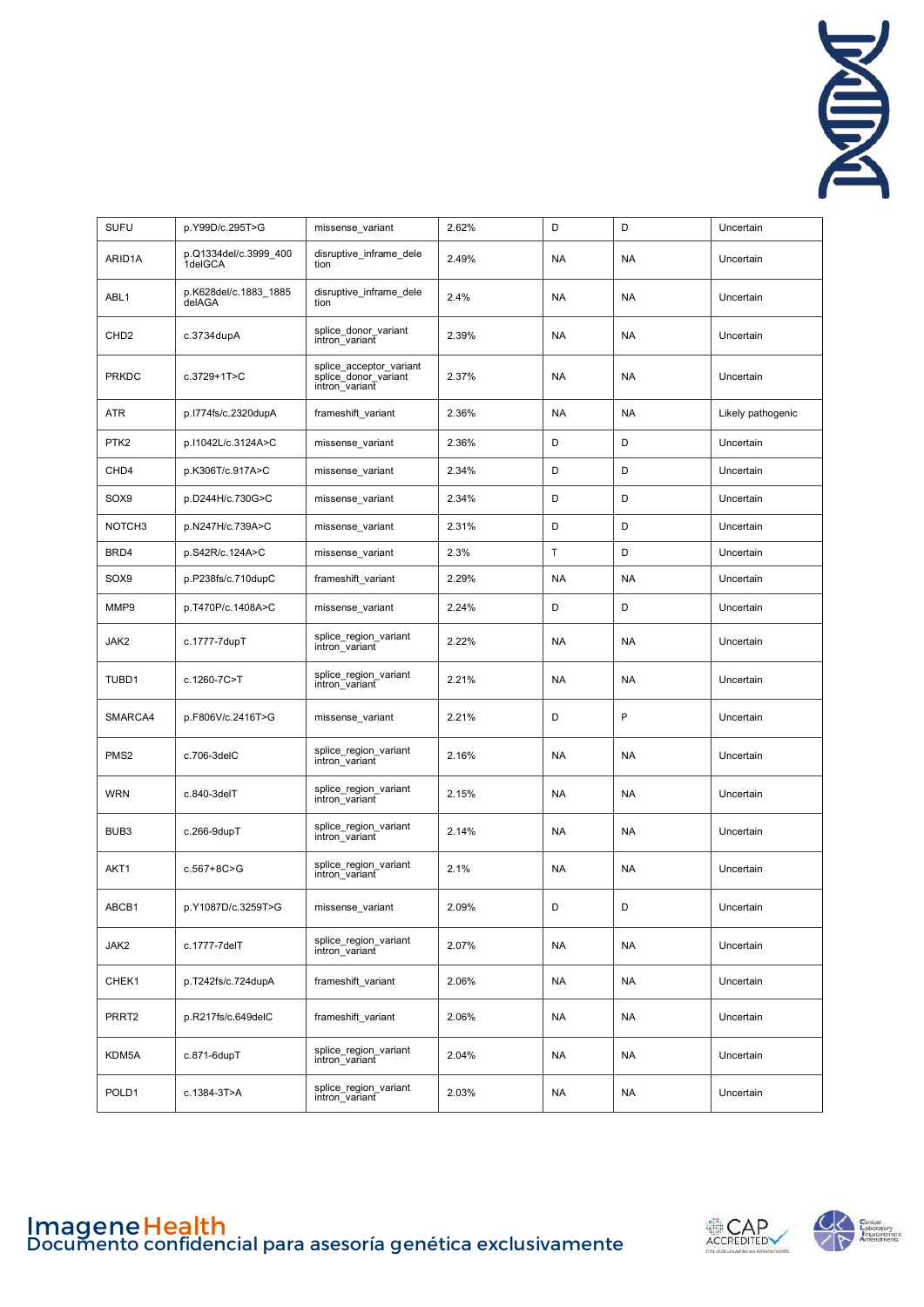

|                     |                   |                    | Lista              |                    | completa          | de                 | genes             |                    | analizados        |                   |                     |                                |             |
|---------------------|-------------------|--------------------|--------------------|--------------------|-------------------|--------------------|-------------------|--------------------|-------------------|-------------------|---------------------|--------------------------------|-------------|
| ABCB1               | BCL2L2            | CD79A              | CUL3               | ERBB <sub>2</sub>  | FGFR <sub>2</sub> | HDAC1              | KMT2A             | <b>MYCN</b>        | PIK3CB            | <b>REL</b>        | SOCS1               | TWIST1                         | TGFBR1      |
| ABCC1               | BCL6              | CD79B              | CXCL10             | ERBB3              | FGFR3             | HDAC2              | KMT2B             | MYD88              | PIK3CG            | <b>RET</b>        | SOD <sub>2</sub>    | <b>TYMS</b>                    | <b>TP53</b> |
| ABCC2               | <b>BCOR</b>       | CDA                | CXCL8              | ERBB4              | FGFR4             | HDAC3              | KMT2C             | MYO1B              | PIK3R1            | RHBDF2            | SOX10               | U <sub>2</sub> AF <sub>1</sub> | TUBD1       |
| ABCC3               | <b>BCORL1</b>     | CDC25C             | CXCR4              | ERCC1              | FH                | HDAC4              | KMT2D             | NAT <sub>1</sub>   | PIK3R2            | <b>RHEB</b>       | SOX17               | UGT1A1                         |             |
| ABCC4               | <b>BCR</b>        | CDC42              | CYLD               | ERCC2              | <b>FLCN</b>       | HDAC6              | <b>KRAS</b>       | NAT <sub>2</sub>   | PLCG <sub>2</sub> | <b>RICTOR</b>     | SOX <sub>2</sub>    | UGT1A9                         |             |
| ABCC6               | <b>BIRC5</b>      | CDC73              | CYP19A1            | ERCC3              | FLT1              | HDAC8              | LMO <sub>1</sub>  | <b>NBN</b>         | PLK1              | RNF43             | SOX9                | <b>UMPS</b>                    |             |
| ABCG2               | <b>BLCAP</b>      | CDH <sub>1</sub>   | CYP1A1             | ERCC4              | FLT3              | <b>HGF</b>         | LRP1B             | NCOR1              | PMS <sub>1</sub>  | ROCK1             | <b>SPEN</b>         | <b>VEGFA</b>                   |             |
| ABL1                | <b>BLK</b>        | CDK1               | CYP1A2             | ERCC5              | FLT4              | HIF1A              | LRRK2             | NF <sub>1</sub>    | PMS <sub>2</sub>  | ROS1              | SPINK1              | <b>VEGFB</b>                   |             |
| ABL <sub>2</sub>    | <b>BLM</b>        | CDK12              | CYP1B1             | ERG                | FOLR3             | HNF <sub>1</sub> A | LYN               | NF2                | POLD1             | RPS6KA1           | <b>SPOP</b>         | <b>VHL</b>                     |             |
| ACTG1               | BMPR1A            | CDK <sub>2</sub>   | CYP2A6             | ERRFI1             | FOXA1             | HOXB13             | LZTR1             | <b>NFKBIA</b>      | POLE              | RPS6KB1           | SPTA <sub>1</sub>   | WEE1                           |             |
| ACVR1B              | <b>BRAF</b>       | CDK4               | CYP2B6             | ESR1               | FOXA2             | <b>HRAS</b>        | MAGI2             | <b>NKX2-1</b>      | <b>PPARG</b>      | <b>RPTOR</b>      | <b>SRC</b>          | WISP3                          |             |
| ACVR <sub>2</sub> A | BRCA1             | CDK5               | CYP2C19            | ETV1               | FOXL <sub>2</sub> | HSD3B1             | MAP2K1            | NOTCH <sub>1</sub> | PPP2R5B           | RRM1              | STAG2               | WNT1                           |             |
| AIP                 | BRCA2             | CDK6               | CYP2C8             | ETV4               | FOXO1             | HSP90AA1           | MAP2K2            | NOTCH <sub>2</sub> | PRDM1             | RUNX1             | STAT3               | WNT5A                          |             |
| AKT1                | BRD3              | CDK7               | CYP2C9             | ETV5               | FOXP1             | IDH1               | MAP2K4            | NOTCH <sub>3</sub> | PREX2             | RUNX1T1           | STAT4               | WNT6                           |             |
| AKT2                | BRD4              | CDK8               | CYP2D6             | ETV6               | FRS2              | IDH <sub>2</sub>   | MAP3K1            | NOTCH4             | PRF1              | RUNX2             | STK11               | <b>WRN</b>                     |             |
| AKT3                | BRIP1             | CDK9               | CYP2E1             | EWSR1              | FUBP1             | IGF1               | MAP4K1            | <b>NRAS</b>        | PRKAR1A           | SATB <sub>2</sub> | STK4                | WT1                            |             |
| ALK                 | BTG1              | CDKN1A             | CYP3A4             | EXT1               | <b>FYN</b>        | IGF1R              | MAPK1             | NRG1               | <b>PRKCE</b>      | <b>SBDS</b>       | <b>SUFU</b>         | <b>XIAP</b>                    |             |
| AMER1               | <b>BTK</b>        | CDKN1B             | CYP3A5             | EXT <sub>2</sub>   | GABRA6            | IGF <sub>2</sub>   | MAPK14            | NSD1               | <b>PRKCG</b>      | <b>SDHA</b>       | SYK                 | <b>XPA</b>                     |             |
| <b>APC</b>          | BUB1              | CDKN1C             | CYP4B1             | EZH <sub>2</sub>   | GATA1             | IGF2R              | MAPK8             | NTRK1              | <b>PRKCI</b>      | SDHAF2            | TAF1                | <b>XPC</b>                     |             |
| AR                  | BUB1B             | CDKN2A             | DAXX               | FAM46C             | GATA2             | <b>IKBKB</b>       | MAPK9             | NTRK2              | <b>PRKDC</b>      | <b>SDHB</b>       | TBX3                | XPO1                           |             |
| <b>ARAF</b>         | BUB <sub>3</sub>  | CDKN2B             | DDB <sub>2</sub>   | <b>FANCA</b>       | GATA3             | <b>IKBKE</b>       | <b>MAX</b>        | NTRK3              | PRRT <sub>2</sub> | <b>SDHC</b>       | TCF7L2              | XRCC1                          |             |
| <b>ARAF</b>         | C11ORF30          | CDKN <sub>2C</sub> | DDR <sub>2</sub>   | <b>FANCB</b>       | GATA4             | IKZF1              | MCL <sub>1</sub>  | NUP93              | PRSS1             | SETD <sub>2</sub> | TEK                 | YES1                           |             |
| ARFRP1              | C17ORF108         | CEBPA              | <b>DHFR</b>        | <b>FANCC</b>       | GATA6             | IL7R               | MDM4              | OPRM1              | PRSS8             | SF3B1             | TERT                | ZBTB2                          |             |
| ARID1A              | C8ORF34           | CEP57              | DICER1             | FANCD <sub>2</sub> | GGH               | <b>INHBA</b>       | MED <sub>12</sub> | PAK1               | PTCH <sub>1</sub> | <b>SHH</b>        | TET <sub>2</sub>    | ZNF217                         |             |
| ARID1B              | CAMK2G            | CHD <sub>2</sub>   | DIRAS3             | <b>FANCE</b>       | GID4              | INPP4B             | MEN1              | PAK3               | PTCH <sub>2</sub> | <b>SLC10A2</b>    | TGFBR2              | <b>ZNF703</b>                  |             |
| ARID <sub>2</sub>   | CAMKK2            | CHD <sub>3</sub>   | DIS3L2             | <b>FANCF</b>       | GL11              | IRF4               | <b>MET</b>        | PALB <sub>2</sub>  | <b>PTEN</b>       | <b>SLC19A1</b>    | TLR4                | BAX                            |             |
| ASXL1               | CARD11            | CHD4               | DNMT3A             | <b>FANCG</b>       | GLI2              | IRS2               | <b>MITF</b>       | PARK2              | PTK2              | SLC22A16          | TMEM127             | CASP7                          |             |
| <b>ATIC</b>         | CASP8             | CHEK1              | DOT <sub>1</sub> L | <b>FANCI</b>       | GNA11             | ITK                | MLH1              | PARP1              | PTPN11            | <b>SLC28A3</b>    | TMPRSS2             | CHEK2                          |             |
| ATM                 | CBFB              | CIC                | <b>DPYD</b>        | <b>FANCL</b>       | GNA13             | JAK1               | MMP12             | PARP <sub>2</sub>  | QKI               | SLCO1B3           | TNF                 | COPS3                          |             |
| ATR                 | CBL               | CNTNAP1            | DYNC2H1            | <b>FANCM</b>       | GNAQ              | JAK2               | MMP <sub>14</sub> | PARP3              | RAC1              | SLIT <sub>2</sub> | TNFAIP3             | CRLF <sub>2</sub>              |             |
| <b>ATRX</b>         | CBR1              | CNTNAP2            | E2F1               | FAS                | GNAS              | JAK3               | MMP9              | PARP4              | RAC2              | SLX4              | TNFRSF11A           | IRF <sub>2</sub>               |             |
| <b>AURKA</b>        | CBR3              | COL22A1            | EGF                | FAT1               | GOPC              | <b>JUN</b>         | <b>MPL</b>        | PAX5               | RAD50             | SMAD <sub>2</sub> | TNFRSF14            | MDM2                           |             |
| <b>AURKB</b>        | CCND1             | <b>COMT</b>        | <b>EGFR</b>        | FBXW7              | GPC3              | KAT6A              | MRE11A            | PBRM1              | RAD51D            | SMAD3             | TNFSF11             | MEF2B                          |             |
| AXIN1               | CCND <sub>2</sub> | <b>CREBBP</b>      | EML4               | FCGR3A             | GPR124            | KDM5A              | MSH <sub>2</sub>  | PDCD1              | RAF1              | SMAD4             | TOP <sub>1</sub>    | MYB                            |             |
| AXIN2               | CCND <sub>3</sub> | <b>CRKL</b>        | ENOSF1             | FGF10              | GRB2              | KDM5C              | MSH3              | PDCD1LG2           | RANBP2            | SMARCA1           | TOP <sub>2</sub> A  | NFE2L2                         |             |
| AXL                 | CCNE1             | CSF1R              | EP300              | FGF14              | GRIN2A            | KDM6A              | MSH <sub>6</sub>  | <b>PDGFRA</b>      | <b>RARA</b>       | SMARCA4           | <b>TPMT</b>         | NPM1                           |             |
| BAP1                | CD <sub>19</sub>  | CSMD1              | EPCAM              | FGF19              | GRM3              | <b>KDR</b>         | <b>MTHFR</b>      | <b>PDGFRB</b>      | <b>RARB</b>       | SMARCB1           | TSC1                | PPP2R1A                        |             |
| <b>BARD1</b>        | CD <sub>22</sub>  | CSMD3              | EPHA3              | FGF23              | GSK3B             | KEAP1              | <b>MTOR</b>       | PDK1               | RASSF1            | SMARCD1           | TSC <sub>2</sub>    | RAD51                          |             |
| BCL10               | CD274             | <b>CTCF</b>        | EPHA5              | FGF3               | GSTA1             | <b>KEL</b>         | <b>MTR</b>        | PEG3               | RASSF8            | <b>SMO</b>        | <b>TSHR</b>         | RAD51C                         |             |
| BCL11A              | CD33              | CTLA4              | EPHA7              | FGF4               | GSTM3             | <b>KIAA0427</b>    | <b>MUTYH</b>      | PHOX2B             | RB1               | SNA11             | TUBA <sub>1</sub> A | <b>RHOA</b>                    |             |
| BCL <sub>2</sub>    | CD52              | CTNNA1             | EPHB1              | FGF6               | GSTP1             | KIT                | <b>MYC</b>        | PIK3C2B            | <b>RBM10</b>      | SNAI2             | <b>TUBB</b>         | <b>SDHD</b>                    |             |
| BCL2L1              | CD74              | CTNNB1             | EPHX1              | FGFR1              | H3F3A             | KLHL6              | <b>MYCL</b>       | PIK3CA             | RECQL4            | <b>SNCAIP</b>     | TUBE1               | <b>SLC16A7</b>                 |             |



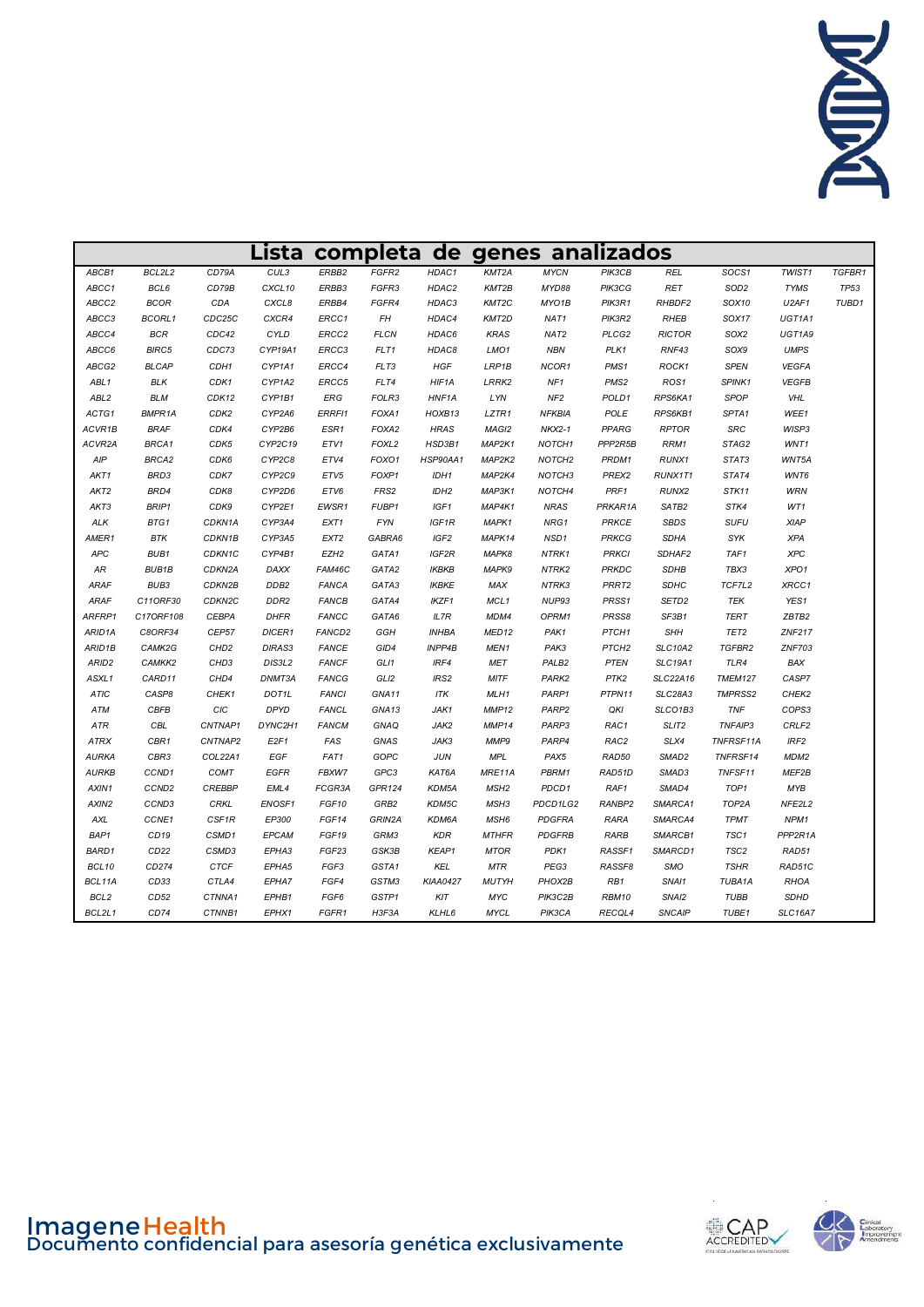

#### **Control de calidad**

| Quality control of the sequencing project   |                  |                                                               |  |  |  |  |  |  |  |
|---------------------------------------------|------------------|---------------------------------------------------------------|--|--|--|--|--|--|--|
| Imagene Health ID                           | LibID            | <b>Raw Reads</b><br>$Q30\frac{9}{6}$<br>Raw bases(G)          |  |  |  |  |  |  |  |
|                                             | FIPM190008364-1A | 11.43<br>76.98 M<br>93.06                                     |  |  |  |  |  |  |  |
| Sequencing reads quality control            |                  |                                                               |  |  |  |  |  |  |  |
| Library Peak Size(bp):                      | 99.98            | ReadNum on target before rmdup:<br>52931052                   |  |  |  |  |  |  |  |
| Library $25\% \sim 75\%$ Size(bp):          | 1791.54          | ReadNum on target after rmdup:<br>38680651                    |  |  |  |  |  |  |  |
| Coverage_of_target_region(%):               | 42.73            | BaseNum on target after rmdup(Mb):<br>4818.82                 |  |  |  |  |  |  |  |
| Average sequencing depth on target:         | 24.77            | BaseNum covered on target(bp):<br>2689202                     |  |  |  |  |  |  |  |
| Data effective ratio(%):                    | 26.92            | Fraction of target covered with at least $10x(\%)$ :<br>99.92 |  |  |  |  |  |  |  |
| Duplication rate whole genome(%):           | 59.29            | Fraction of target covered with at least $30x$ (%):<br>99.76  |  |  |  |  |  |  |  |
| Duplication rate on target(%):              | 57.45            | Fraction of target covered with at least $50x$ %):<br>99.59   |  |  |  |  |  |  |  |
| Probe capture ratio Before Rmdup(%):        | 11277.39         | Fraction of target covered with at least 100x(%):<br>99.12    |  |  |  |  |  |  |  |
| Probe capture ratio After Rmdup(%):         | 75793830         | Fraction of target covered with at least 200x(%):<br>97.94    |  |  |  |  |  |  |  |
| Total Bases num in bam(Mb):                 | 75594453         | Fraction of target covered with at least 500x(%):<br>92.66    |  |  |  |  |  |  |  |
| Total reads num in bam:                     | 99.74            | Fraction_of_target_covered_with_at_least_1000x(%):<br>78.44   |  |  |  |  |  |  |  |
| Mapped reads num:                           | 0.2925           | Fraction of target covered with at least 1500x(%):<br>58.94   |  |  |  |  |  |  |  |
| Mapping rate $(\%)$ :                       | 0.4575           | Fraction of target covered with at least 2000x(%):<br>38.01   |  |  |  |  |  |  |  |
| Mismatch rate in target region(%):          | 2689765          | Zero_PeakDepth_Flag:<br>$\Omega$                              |  |  |  |  |  |  |  |
| Mismatch_rate_in_all_effective_sequence(%): | 56819626         | Average TargetDepth:<br>1791.54                               |  |  |  |  |  |  |  |
| Target region size(bp):                     | 8388.54          | Peak Depth:<br>1716                                           |  |  |  |  |  |  |  |
| Total reads num after rmdup:                | 148.79           | Peak Depth Shift(%):<br>4.22                                  |  |  |  |  |  |  |  |
| Total_mapped_baseNum_after_rmdup(Mb):       | 99.98            | Standard_Deviation_of_Depth:<br>968.13                        |  |  |  |  |  |  |  |
| Average read length(bp):                    | 1791.54          | Normalized Standard Deviation of Depth:<br>54.04              |  |  |  |  |  |  |  |



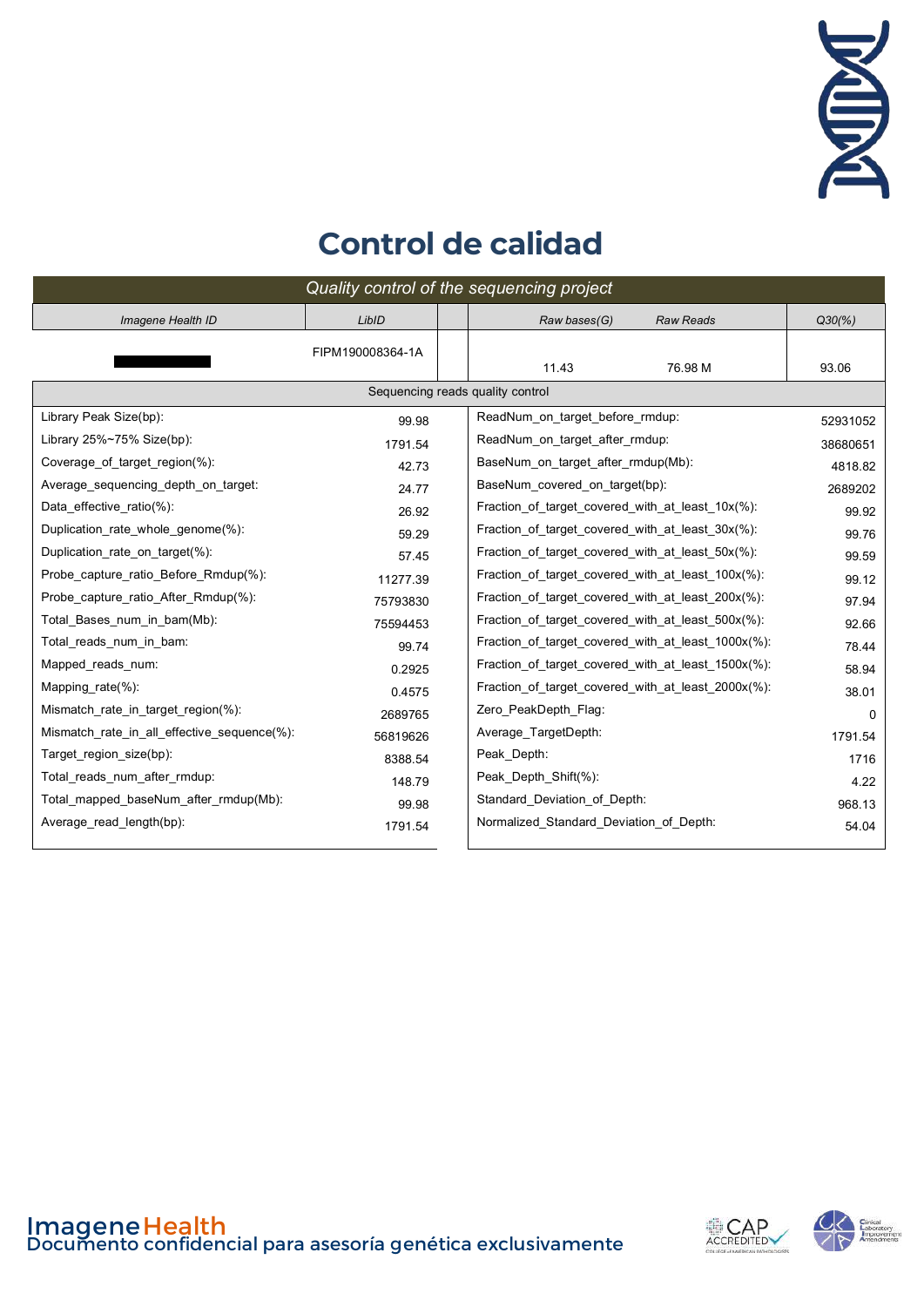

#### **REFERENCIAS**

1. Reifenberger G, Wirsching HG, Knobbe-Thomsen CB, Weller M: Advances in the molecular genetics ofgliomas - implications for classification and therapy. Nat Rev Clin Oncol 2017;14:434-452 2. Masui K, Mischel PS, Reifenberger G: Molecular classification of gliomas. Handb Clin Neurol 2016;134:97-120

3. Louis DN, Perry A, Reifenberger G, von Deimling A, Figarella-Branger D, Cavenee WK, Ohgaki H, Wiestler OD, Kleihues P, Ellison DW: The 2016 World Health Organization Classification of Tumors of the Central Nervous System: a summary. Acta Neuropathol 2016;131:803-820

4.Singh D, Chan JM, Zoppoli P, Niola F, Sullivan R, Castano A, Liu EM, Reichel J, Porrati P, Pellegatta S, Qiu K, Gao Z, Ceccarelli M, Riccardi R, Brat DJ, Guha A, Aldape K, Golfinos JG, Zagzag D, Mikkelsen T,

Finocchiaro G, Lasorella A, Rabadan R, Iavarone A: Transforming fusions of FGFR and TACC genes in human glioblastoma. Science (New York, NY) 2012;337:1231-1235

5. Lasorella A, Sanson M, Iavarone A: FGFR-TACC gene fusions in human glioma. Neuro Oncol 2017;19:475-483

6. Di Stefano AL, Fucci A, Frattini V, Labussiere M, Mokhtari K, Zoppoli P, Marie Y, Bruno A, Boisselier B, Giry M, Savatovsky J, Touat M, Belaid H, Kamoun A, Idbaih A, Houillier C, Luo FR, Soria J-C, Tabernero J, Eoli M, Paterra R, Yip S, Petrecca K, Chan JA, Finocchiaro G, Lasorella A, Sanson M, Iavarone A: Detection, Characterization, and Inhibition of FGFR-TACC Fusions in IDH Wild-type Glioma. Clinical cancer research: an official journal of the American Association for Cancer Research 2015;21:3307-3317

7. Libermann TA, Nusbaum HR, Razon N, Kris R, Lax I, Soreq H, Whittle N, Waterfield MD, Ullrich A, Schlessinger J: Amplification, enhanced expression and possible rearrangement of EGF receptor gene in primary human brain tumours of glial origin. Nature 1985;313:144-147

8.Westphal M, Maire CL, Lamszus K: EGFR as a Target for Glioblastoma Treatment: An Unfulfilled Promise. CNS Drugs 2017;31:723-735

9. An Z, Aksoy O, Zheng T, Fan QW, Weiss WA: Epidermal growth factor receptor and EGFRvIII inglioblastoma: signaling pathways and targeted therapies. Oncogene 2018;37:1561-1575

10. Thorne AH, Zanca C, Furnari F: Epidermal growth factor receptor targeting and challenges in glioblastoma. Neuro Oncol 2016;18:914-918

11.Chinot OL, Wick W, Mason W, Henriksson R, Saran F, Nishikawa R, Carpentier AF, Hoang-Xuan K, Kavan P,Cernea D, Brandes AA, Hilton M, Abrey L, Cloughesy T: Bevacizumab plus radiotherapy-temozolomide fornewly diagnosed glioblastoma. The New England journal of medicine 2014;370:709-722

12. Cloughesy TF, Yoshimoto K, Nghiemphu P, Brown K, Dang J, Zhu S, Hsueh T, Chen Y, Wang W, Youngkin D, Liau L, Martin N, Becker D, Bergsneider M, Lai A, Green R, Oglesby T, Koleto M, Trent J, Horvath S, Mischel PS, Mellinghoff IK, Sawyers CL: Antitumor activity of rapamycin in a Phase I trial for patients with recurrent PTEN-deficient glioblastoma. PLoS Med 2008;5:e8

13. Galanis E, Buckner JC, Maurer MJ, Kreisberg JI, Ballman K, Boni J, Peralba JM, Jenkins RB, Dakhil SR, Morton RF, Jaeckle KA, Scheithauer BW, Dancey J, Hidalgo M, Walsh DJ: Phase II trial of temsirolimus (CCI-779) in recurrent glioblastoma multiforme: a North Central Cancer Treatment Group Study. Journal of clinical oncology : official journal of the American Society of Clinical Oncology 2005;23:5294-5304

14. Hainsworth JD, Shih KC, Shepard GC, Tillinghast GW, Brinker BT, Spigel DR: Phase II study of concurrent radiation therapy, temozolomide, and bevacizumab followed by bevacizumab/everolimus as first-line treatment for patients with glioblastoma. Clin Adv Hematol Oncol 2012;10:240-246